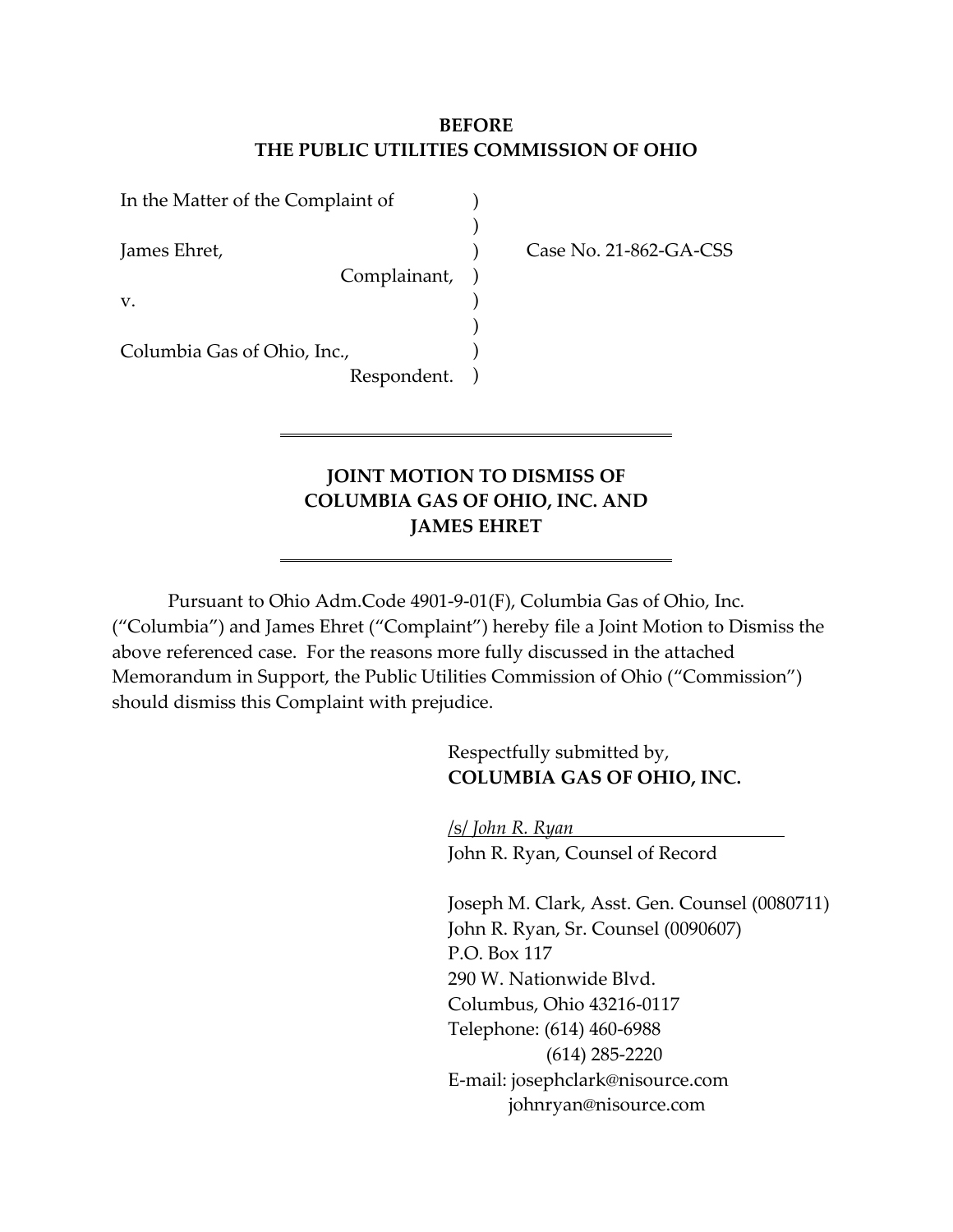(Willing to accept service by e-mail) Attorneys for

# **COLUMBIA GAS OF OHIO, INC.**

/s/ *James A. Ehret (via authorization provided November 11, 2021)* James A. Ehret, Complainant 3 Gerard Drive Norwalk, OH 44857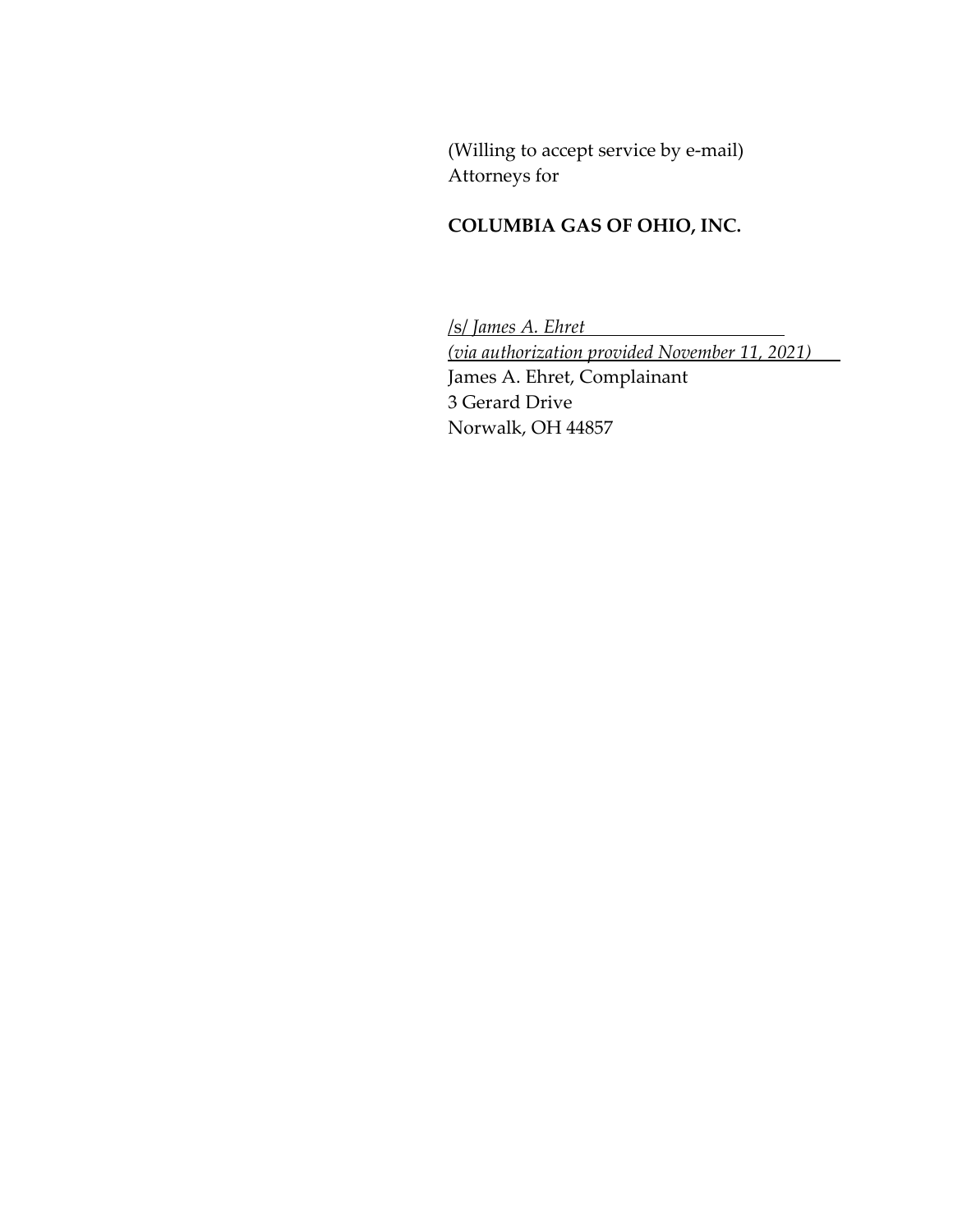#### **MEMORANDUM IN SUPPORT**

Complainant, James Ehret, and Columbia have resolved all issues raised in the above-captioned Complaint. Since nothing further remains to be done in this case and no further proceedings are necessary, this case should be dismissed with prejudice.

While this Joint Motion is being filed by both parties to this Complaint, Ohio Adm.Code 4901-9-01(F) provides the Complainant with the right to file a response disagreeing with the assertions made in this motion within twenty days of service. Pursuant to this rule, the absence of such a response may create a presumption that settlement has occurred.

**WHEREFORE**, Columbia and Complainant respectfully request that the Commission dismiss this Complaint with prejudice as settled pursuant to Ohio Adm.Code 4901-9-01(F).

Respectfully submitted by,

#### **COLUMBIA GAS OF OHIO, INC.**

/s/ *John R. Ryan* John R. Ryan, Counsel of Record

Joseph M. Clark, Asst. Gen. Counsel (0080711) John R. Ryan, Sr. Counsel (0090607) P.O. Box 117 290 W. Nationwide Blvd. Columbus, Ohio 43216-0117 Telephone: (614) 460-6988 (614) 285-2220 E-mail: josephclark@nisource.com johnryan@nisource.com

(Willing to accept service by e-mail) Attorneys for

#### **COLUMBIA GAS OF OHIO, INC.**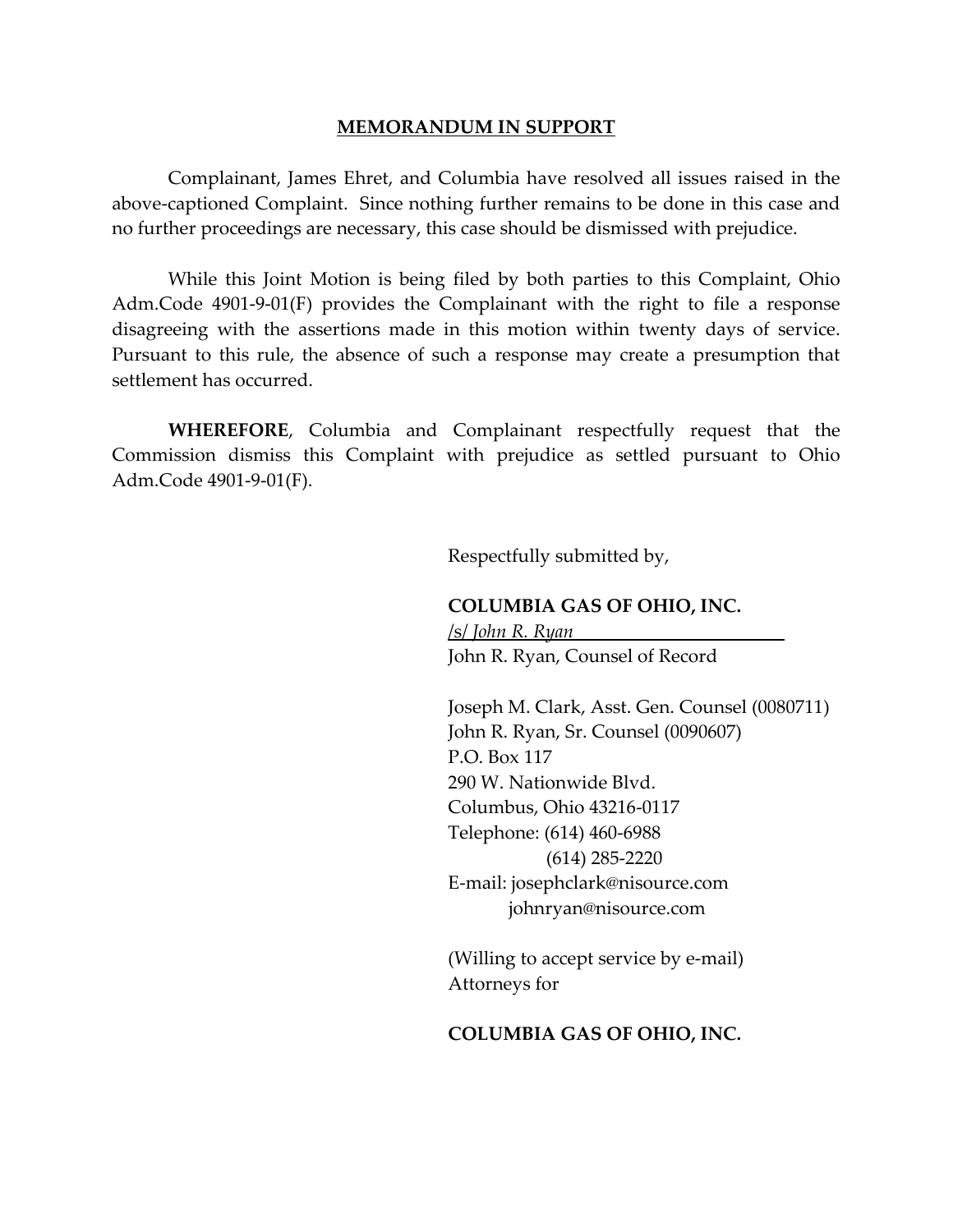/s/ *James A. Ehret (via authorization provided November 11, 2021)* James A. Ehret, Complainant 3 Gerard Drive Norwalk, OH 44857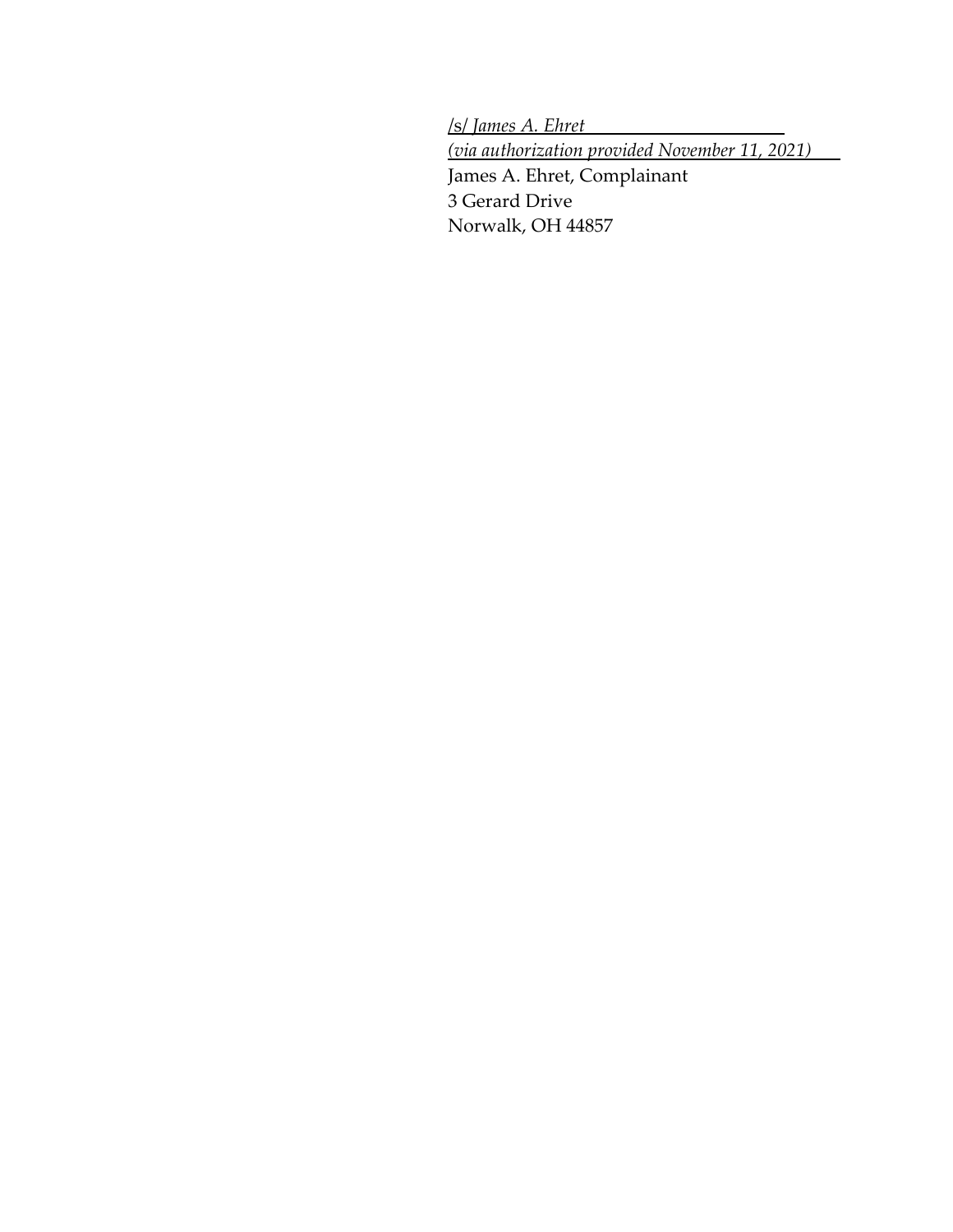### **CERTIFICATE OF SERVICE**

The Public Utilities Commission of Ohio's e-filing system will electronically serve notice of the filing of this document on the parties referenced on the service list of the docket card who have electronically subscribed to the case. In addition, the undersigned hereby certifies that a copy of the foregoing document is also being served via ordinary U.S. Mail, postage prepaid on the 1st day of December, 2021 upon the parties listed below.

/s/ *John R. Ryan*

John R. Ryan

Attorney for **COLUMBIA GAS OF OHIO, INC.** 

James A. Ehret 3 Gerard Drive Norwalk, OH 44857